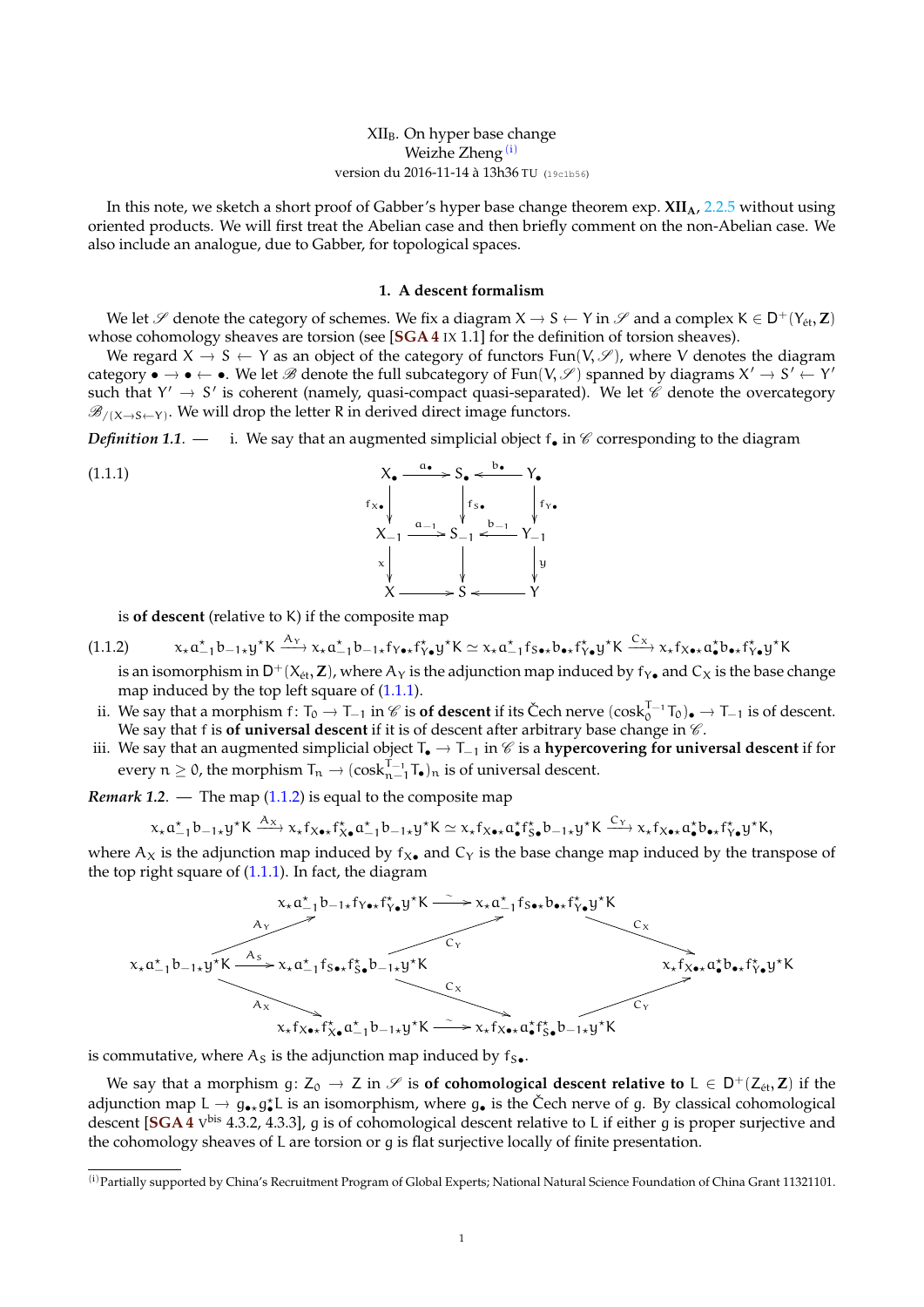*Proposition 1.3.* — Let f be a morphism in  $\mathscr C$  corresponding to the diagram

<span id="page-1-0"></span>

*Then* f *is of descent if it satisfies either of the following conditions:*

- i. f<sub>Y</sub> is of cohomological descent relative to y<sup>\*</sup>K, f<sub>S</sub> is proper, and the top left square of [\(1.3.1\)](#page-1-0) is Cartesian;
- ii. f<sub>X</sub> is of cohomological descent relative to  $\mathfrak{a}_{-1}^{\star} \mathsf{b}_{-1\star} \mathsf{y}^{\star} \mathsf{K}$ , f<sub>S</sub> is étale, and the top right square of [\(1.3.1\)](#page-1-0) is Cartesian.

Note that the assumption that  $b_n$  is coherent implies that  $b_{n*}f_{Y,n}^*y^*$ K has torsion cohomology sheaves.

*Proof.* — In case (i),  $A_Y$  is an isomorphism by assumption and  $C_X$  is an isomorphism by the proper base change theorem [SGA 4 XII 5.1]. In case (ii),  $A_X$  is an isomorphism by assumption and  $C_Y$  is an isomorphism by étale base change, and we conclude by Remark [1.2.](#page-0-3)  $\Box$ 

The following lemma on comparison of augmentations is similar to  $[\text{SGA 4 V}^{\text{bis}} 3.1.1]$ .

*Lemma* 1.4. — Let f•: Γ<sub>•</sub> → Γ<sub>−1</sub>, f'<sub>•</sub>: Γ' → Γ<sub>−1</sub> be augmented simplicial objects of € and let α•: Γ• → Γ' be a<br>*wombing* spar Γ – Than the discusses *morphism over* T−1*. Then the diagram*

$$
x_{\star} a_{-1}^{\prime} b_{-1\star} y^{\star} K
$$

*where the vertical and oblique arrows are given by* [\(1.1.2\)](#page-0-2)*, is commutative. Moreover, the composite* η<sup>α</sup>• *of the horizontal arrows depends only on the simplicial homotopy class of* α•*.*

*Proof*. — The first assertion is trivial: the diagram

$$
x_{*}a_{1}^{*}b_{-1*}y^{*}K
$$
\n
$$
x_{*}a_{-1}^{*}b_{-1*}f'_{Y\bullet x}f''_{Y\bullet}y^{*}K \xrightarrow{A_{\alpha_{Y\bullet}}} x_{*}a_{-1}^{*}b_{-1*}f'_{Y\bullet x}f''_{Y\bullet}y^{*}K
$$
\n
$$
c_{f'_{X\bullet}}\downarrow c_{f'_{X\bullet}}\downarrow c_{f'_{X\bullet}}\downarrow c_{f'_{X\bullet}}c_{X\bullet}f'_{Y\bullet}y^{*}K \xrightarrow{A_{\alpha_{Y\bullet}}} x_{*}f'_{X\bullet x}a_{\bullet}^{\prime*}b'_{\bullet*}\alpha_{Y\bullet x}f''_{Y\bullet}y^{*}K \xrightarrow{C_{f_{X\bullet}}} x_{*}f'_{X\bullet x}a_{\bullet}^{\star}b_{\bullet*}f''_{Y\bullet}y^{*}K
$$

is commutative. To show the second assertion, let  $\beta_{\bullet} : T_{\bullet} \to T'_{\bullet}$  be a morphism over  $T_{-1}$  and let h:  $\alpha_{\bullet} \to \beta_{\bullet}$  be a simplicial homotopy over T−1. As in the proof of [**SGA 4** V bis 3.1.1.9], consider the category D whose objects are objects of  $[1] \times \Delta$  and whose morphisms are pairs  $(\xi, \delta)$ :  $(m, [n]) \rightarrow (m', [n'])$ , where  $\xi$ :  $[n] \rightarrow [m, m']$  and  $\xi$ ,  $[n] \rightarrow [m, m']$  and  $\delta: [n] \to [n']$ . Here  $[m, m']$  denotes the subset of [1] spanned by i with  $m \le i \le m'$ . The homotopy h defines a functor ThT': D<sup>opp</sup>  $\rightarrow \mathcal{C}$ , augmented over T<sub>−1</sub>. Let J be a resolution of  $(aha')^*(bhb')_*(fhf')^*\psi^*K$  such that the sheaves  $J_{m,[n]}^k$  are flabby. We let  $r_m: \Delta \to D$  denote the functor carrying [n] to  $(m,[n])$ . Then J induces a cosimplicial homotopy between the maps  $f'_{x\bullet *}r_0^{\star}J \Rightarrow f_{x\bullet *}r_1^{\star}J$  of cosimplicial complexes on  $X_{-1}$ , which give rise to  $\eta_{\alpha_{\bullet}}$  and  $\eta_{\beta_{\bullet}}$ . Therefore,  $\eta_{\alpha_{\bullet}} = \eta_{\beta_{\bullet}}$ .  $\Box$ 

The proof of the following proposition is similar to [**SGA 4** V bis 3.3.1 a), b)] (see also Remark [2.5](#page-0-3) below).

**Proposition 1.5.** — i. A morphism f in  $\mathscr C$  is of universal descent if it admits a section.

ii. *Let*



 $(1.3.1)$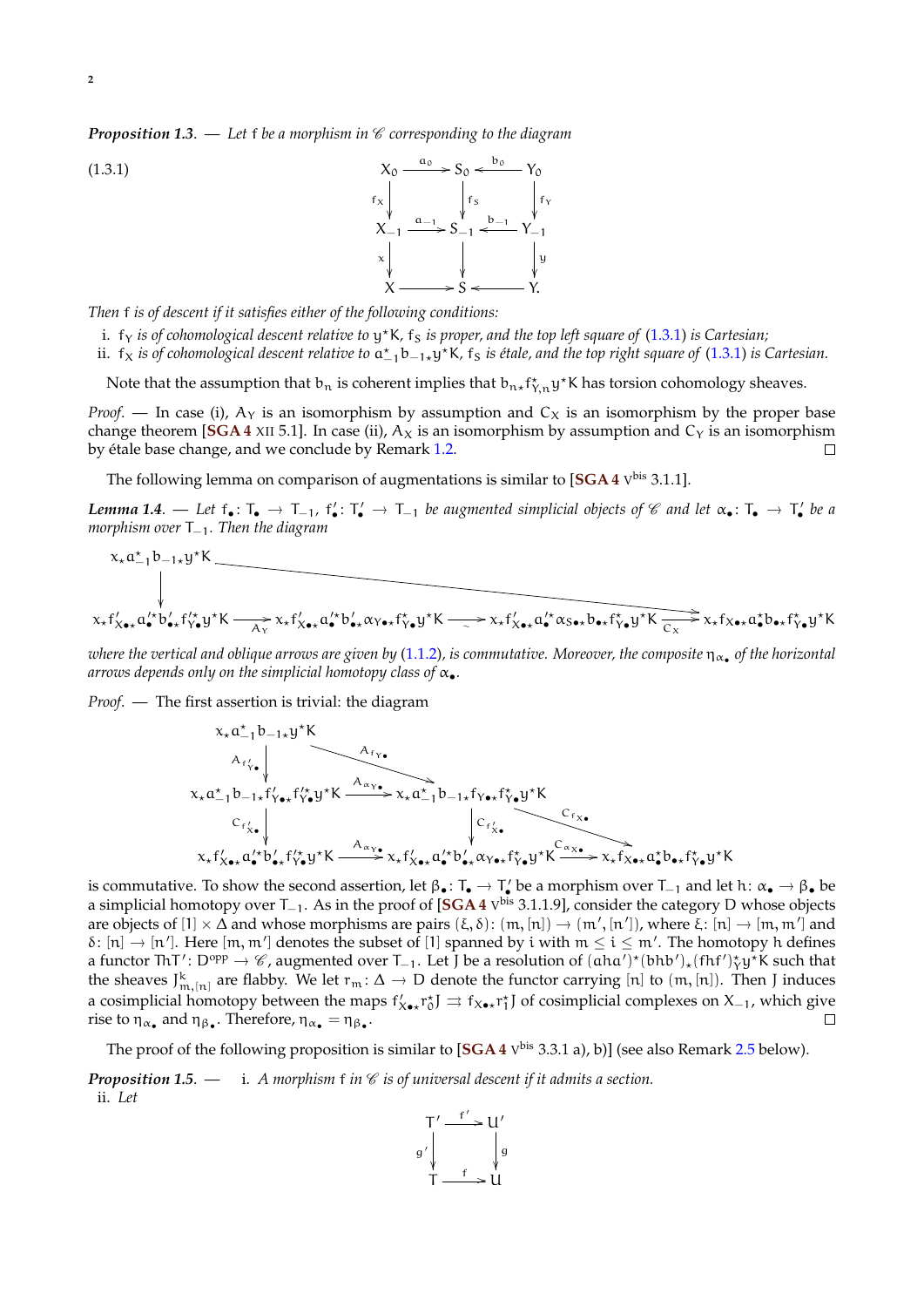*be a Cartesian square in*  $\mathscr C$  *such that the base change of* f *by*  $(U'/U)^n \to U$  *is of descent for all*  $n \ge 1$  *and the base*<br>*shaves* of a by ( $T/(U)^n \to U$  is of description all  $n \ge 0$ . Then f is of description of des *change of g by*  $(T/U)^n \to U$  *is of descent for all*  $n \ge 0$ . Then f *is of descent*.

In (ii), the assumptions on f and  $g$  are satisfied if  $g$  is of descent and  $f'$ ,  $g'$  are of universal descent. In particular, if in (ii) f<sup>7</sup> and g are of universal descent, then f is of *universal* descent.

The following corollary is similar to [SGA 4 V<sup>bis</sup> 3.3.1 c), d)].

**Corollary 1.6.** — Let  $T \stackrel{f}{\rightarrow} U \stackrel{g}{\rightarrow} W$  be a sequence of morphisms in  $\mathscr{C}$ .

i. *If* gf *is of universal descent, then* g *is of universal descent.*

ii. *If* f *is of universal descent and* g *is of descent, then* gf *is of descent.*

*Proof*. — Consider the commutative diagram



Since g' admits a section, g' is of universal descent by Proposition [1.5](#page-0-3) (i). Case (i) then follows from Proposition [1.5](#page-0-3) (ii). In case (ii), h is of universal descent by (i), and the assertion follows again from Proposition 1.5 (ii).  $\Box$ 

The following analogue of [**SGA 4** V bis 3.3.1 f)] is obvious.

*Proposition 1.7.* — Let  $(f_\alpha: T_\alpha \to U_\alpha)_{\alpha \in A}$  *be a family of morphisms of*  $\mathscr C$  *of descent. Then*  $\coprod_{\alpha \in A} f_\alpha: \coprod_{\alpha \in A} T_\alpha \to \coprod_{\alpha \in A} g_\alpha$  is *of descent.*  $\prod_{\alpha \in A} U_{\alpha}$  *is of descent.* 

The following is a consequence of Corollary [1.6](#page-0-3) and Proposition [1.7,](#page-0-3) applied to constant diagrams of the form  $Z \rightarrow Z \leftarrow \overline{Z}$ .

*Corollary 1.8.* — *Let*  $(Z_\alpha \to Z)_{\alpha \in A}$  *be a covering family for the h-topology (exp. XII<sub>A</sub>, 2.1.3) on*  $\mathscr{S}$ *. Then the morphism*  $\prod_{\alpha \in A} Z_{\alpha} \to Z$  *is of cohomological descent relative to every* L ∈ D<sup>+</sup>(Z<sub>ét</sub>, **Z**) *whose cohomology sheaves are*<br>targian *torsion.*

We consider the oriented h-topology on  $\mathcal{B}$  generated by families of types (i) through (v) (exp. **XII<sub>A</sub>**, 2.1.4).

*Corollary 1.9.* — Let  $(T_\alpha \to T)_{\alpha \in A}$  be a family of morphisms in  $\mathscr C$  that is covering for the oriented h-topology on  $\mathscr B$ . *Then the morphism*  $\coprod_{\alpha \in A} T_{\alpha} \to T$  *is of universal descent. In particular, if* f *is a morphism in*  $\mathscr C$  *corresponding to the diagram* [\(1.3.1\)](#page-1-0) such that both top squares are Cartesian and  $f_s$  *is a covering morphism for the* h-topology, then f *is of universal descent.*

*Proof*. — The second assertion follows from the first one, as f is a covering family of type (iii) for the oriented h-topology. To show the first assertion, we may assume, by Corollary [1.6](#page-0-3) and Proposition [1.7,](#page-0-3) that the family  $(T_\alpha \to T)_{\alpha \in A}$  is of one of the five types in the definition of the oriented h-topology. Moreover, for type (iii), we may assume that the family is induced by either a proper surjective morphism or an étale covering. The case of a proper surjective morphism being a composition of types (ii) and (iv), we may further restrict to the case of an étale covering. We write  $T_{\alpha} = (X_{\alpha} \rightarrow S_{\alpha} \leftarrow Y_{\alpha})$ ,  $T = (X' \rightarrow S' \leftarrow Y')$ . For type (ii), localizing on S', we may assume that A is finite, because every h-covering of a quasi-compact scheme admits a finite subfamily that is an h-covering. The finiteness of A implies that  $\coprod_{\alpha \in A} S_{\alpha} = \coprod_{\alpha \in A} S' \to S'$  is proper. We conclude by Proposition [1.3](#page-0-3) (ii) for types (i), (iii), (v), and by Proposition 1.3 (i) for types (ii) and (iv).  $\Box$ 

The proof of the following proposition is similar to [SGA 4 V<sup>bis</sup> 3.3.3].

**Proposition 1.10.** — *A hypercovering for universal descent in*  $\mathscr C$  *is an augmentation of descent.*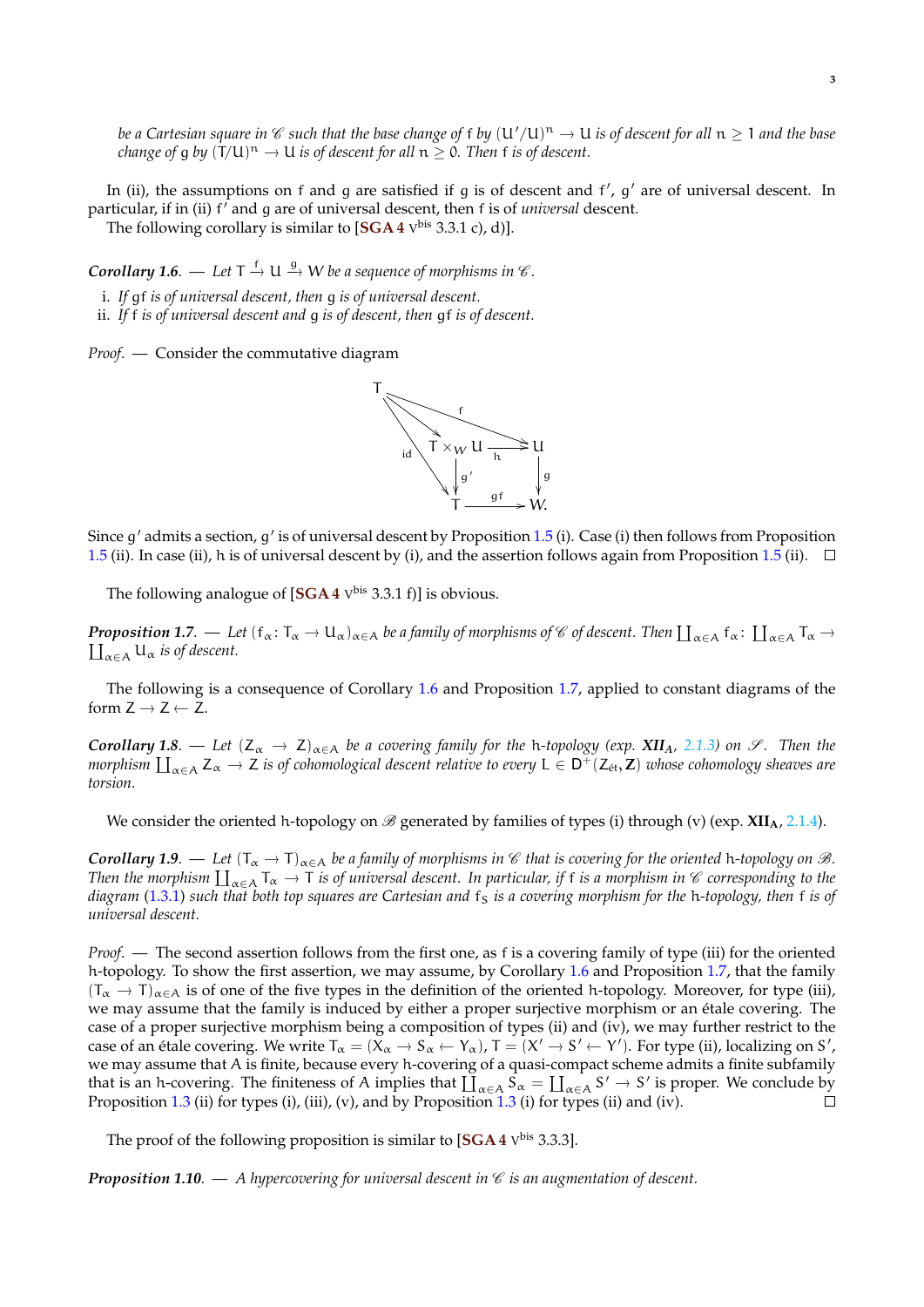## **2. Variants and counterexamples**

<span id="page-3-0"></span>*Remark* 2.[1](#page-0-4). — Let  $\Lambda$  be a ring annihilated by a positive integer. For K  $\in D^+(Y_{\text{\'et}},\Lambda)$ , Section 1 holds with  $\mathscr B$ replaced by the larger category Fun(V,  $\mathscr{S}$ ), and the oriented h-topology in the first assertion of Corollary [1.9](#page-0-3) replaced by the **restricted oriented** h-topology on  $Fun(V, \mathscr{S})$ , generated by families of types (i) through (v), where for type (ii) we restrict to families of finite index sets. In view of the second assertion of Corollary [1.9,](#page-0-3) Proposition [1.10](#page-0-3) in this setting implies the hyper base change theorem exp. **XIIA**, 2.2.5 (without the assumption that g is coherent).

Remark 2.2. — In Section [1,](#page-0-4) we may replace K by an ind-finite stack on Y<sub>ét</sub>. For proper base change and proper cohomological descent in this setting, we refer to exp. **XX**, 7.1 and [**[Orgogozo, 2003](#page-5-0)**, Proposition 2.5] (the latter extends easily to stacks not necessarily in groupoids). Thus we obtain another proof of the non-Abelian hyper base change theorem (see exp. **XIIA**, 2.2.6.2).

*Remark 2.3* (Gabber). — Section [1](#page-0-4) also holds with  $\mathscr S$  replaced by the category of topological spaces,  $\mathscr B$  replaced by the category Fun(V,  $\mathscr{S}$ ), K replaced by either a complex in  $D^+(Y,Z)$  (not necessarily of torsion cohomology sheaves), or a stack on Y (not necessarily ind-finite), and the oriented h-topology replaced by the *restricted oriented* h*-topology*. Proper morphisms are defined to be separated and universally closed, and étale morphisms are defined to be local homeomorphisms. The analogue of the proper base change theorem for topological spaces in the Abelian case is shown in [**SGA 4** V bis 4.1.1]. See Section [3](#page-4-0) for the case of stacks.

Note that the first assertion of Corollary [1.9](#page-0-3) in this setting does not hold for the oriented h-topology. Indeed, the family  $(T_i \to T)_{i>0}$ , where  $T_i = (\{0\} \to [0,1] \leftarrow \xi_i)$ ,  $T = (\{0\} \to [0,1] \leftarrow \coprod_{i>0} \xi_i)$ ,  $\xi_i = \{1/i\}$ , is covering for the oriented h-topology, but the morphism  $\coprod_{i>0} T_i \to T$  is not of descent for general K.

*Remark 2.4*. — Classical cohomological descent and the descent formalism in this note can be dealt with uniformly using the language of  $\infty$ -categories. In fact, Proposition [1.5,](#page-0-3) Corollary [1.6,](#page-0-3) and Proposition [1.10](#page-0-3) (resp. their non-Abelian analogues in Remark [2.2\)](#page-0-3) incarnate abstract descent properties in <sup>∞</sup>-categories ([**[Liu & Zheng, 2012](#page-5-1)**, Lemma 3.1.2], [**[Liu & Zheng, 2014](#page-5-2)**, Section 4.1]) applied to the functor from the nerve of  $\mathcal C$  to the derived ∞-category  $\mathcal D(X_{\text{\'et}}, \mathbf Z)$  (resp. to the 2-category of stacks on  $X_{\text{\'et}}$ ) sending an object of  $\mathcal C$ <br>compared in the the computative diagram corresponding to the commutative diagram



to  $x_{\star}a^{\star}b_{\star}y^{\star}K$ .

*Remark 2.5*. — We conclude this section by making corrections to [**SGA 4** V bis 3.2.1, 3.3.1 b)]. As the referee points out,  $[\text{SGA 4} \text{ V}^{\text{bis}} 3.3.1 \text{ b}]$  would imply, by taking  $g = f$  and applying  $[\text{SGA 4} \text{ V}^{\text{bis}} 3.3.1 \text{ a}]$  to  $f'$ , that every morphism of cohomological G-descent is of universal cohomological G-descent. We have the following counterexample. We define a category B by taking for objects the pairs  $(M, w)$ , where M is a set and w: M  $\rightarrow$ {0, 1, 2} is a function, and for morphisms  $(M, w) \to (M', w')$  the maps  $\mu: M \to M'$  such that  $w(m) \leq w'(\mu(m))$ for all  $m \in M$ . The category B admits small limits and small colimits. Small coproducts in B are disjoint and universal. Consider the functor F: B  $\rightarrow$  Ens to the category of sets carrying  $(M, w)$  to  $M \text{H} w^{-1}(1)$  and carrying  $\mu: (M, w) \to (M', w')$  to the map  $M \amalg w^{-1}(1) \to M' \amalg w'^{-1}(1)$  induced by the maps  $M \xrightarrow{\mu} M' \to M' \amalg w'^{-1}(1)$ and  $w^{-1}(1) \xrightarrow{\mu} w'^{-1}(2) \amalg w'^{-1}(1) \xrightarrow{\text{tild}} M' \amalg w'^{-1}(1)$ , where  $\iota : w'^{-1}(2) \rightarrow M'$  is the inclusion. For  $i \in \{0, 1, 2\}$ we let  $\bar{i}$  denote the object  $({*}, i)$  of B, where  ${*}$  denotes a singleton. By construction,  $F(\bar{0}) = F(\bar{2}) = {*}$ and  $F(\overline{1}) = \{ \star \}$  II  $\{ \star \}$ . We define a category  $\mathcal E$  bifibered in duals of topoi over Ens by taking for objects the pairs  $(N, \mathscr{F})$ , where N is a set and  $\mathscr{F}$  is a presheaf on the discrete category N, and for morphisms the pairs  $(\mathbf{v}, \phi)$ :  $(\mathbf{N}, \mathcal{F}) \to (\mathbf{N}', \mathcal{F}')$ , where  $\mathbf{v}: \mathbf{N} \to \mathbf{N}'$  is a map and  $\phi: \mathcal{F}' \to \mathbf{v}_\star \mathcal{F}$  is a morphism of presheaves. Let  $\Lambda$ be a nonzero ring. We consider the category  $\mathcal{E} \times_{\text{Ens}} B$  bifibered in duals of topoi over B and the corresponding category G bifibered in the categories of Λ-modules over the opposite of B. Then, in the Cartesian square

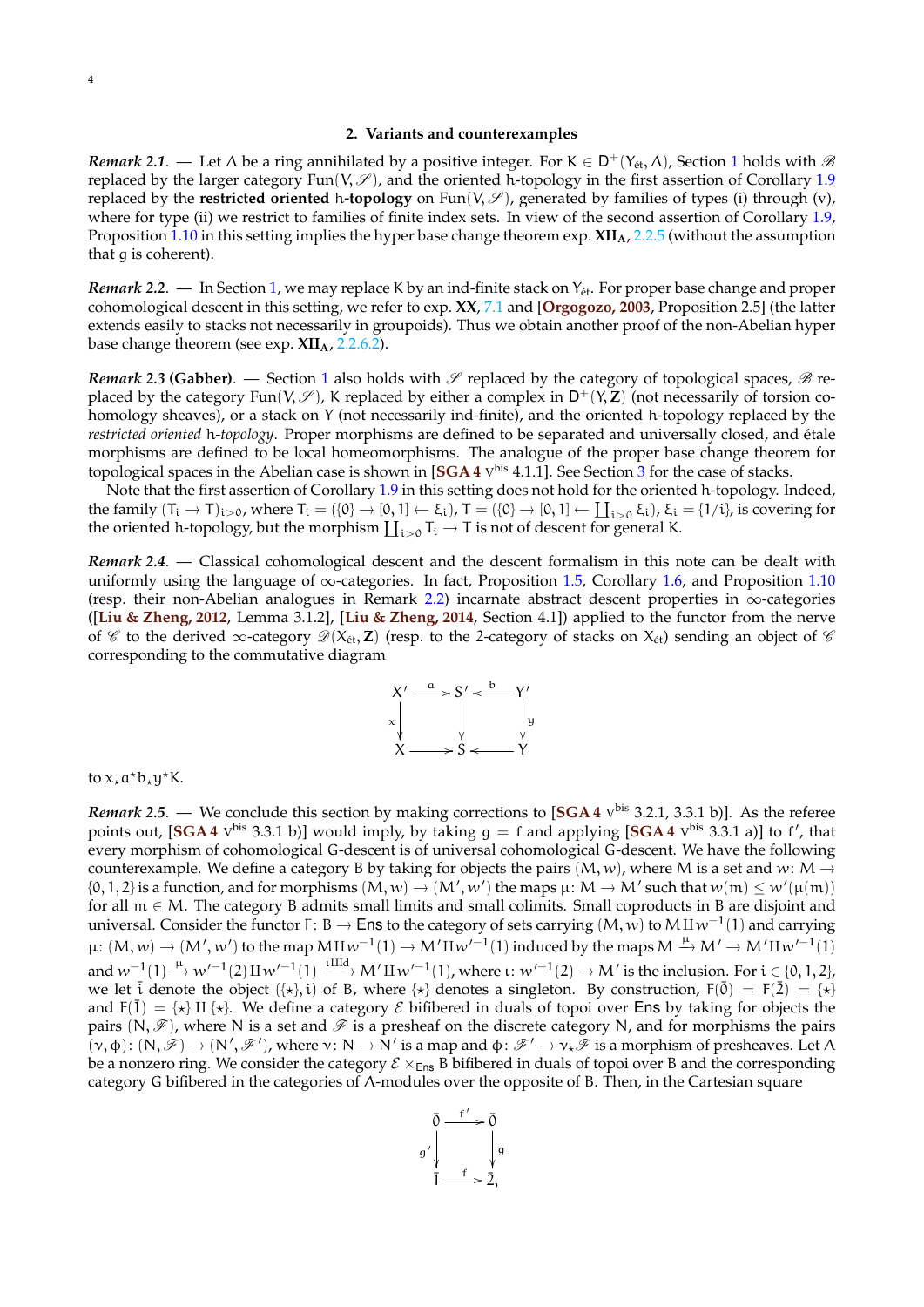<span id="page-4-1"></span>f' is of universal effective cohomological G-descent, g is of effective cohomological G-descent, but neither f nor g' is of cohomological G-descent. The constant simplicial objects associated to  $\bar{0}$  and  $\bar{1}$  augmented over  $\bar{2}$ also provide a counterexample to [**SGA 4** V bis 3.2.1].

In [SGA 4 V<sup>bis</sup> 3.2.1], one should make the additional assumption that v remains an augmentation of cohomological G-descent after every base change  $X_n \to S$ ,  $n \ge 0$ . In  $[\text{SGA 4 V}^{\text{bis}} 3.3.1 \text{ b})]$ , g should be assumed to be of *universal* cohomological G-i-descent.

## **3. Appendix: Proper base change for stacks on topological spaces**

<span id="page-4-0"></span>The results and proofs in this section are completely due to Gabber. Recall that a continuous map f:  $X \rightarrow Y$ between topological spaces is said to be **separated** if the diagonal embedding  $X \to X \times_Y X$  is closed. We say that a continuous map between topological spaces is **proper** if it is separated and universally closed, or, equivalently, separated and closed with compact fibers. We do *not* assume stacks to be in groupoids.

*Theorem 3.1*. — *Consider a Cartesian square*

#### $X' \xrightarrow{g'} X$  $f'$ ľ X f ľ  $\overline{Y'} \stackrel{g}{\longrightarrow} \overline{Y}$

*in the category of topological spaces with* f *proper. Then, for every stack*  $\mathscr C$  *on* X, the base change morphism

$$
g^{\star}f_{\star}\mathscr{C}\to f_{\star}'g^{\prime\star}\mathscr{C}
$$

*is an equivalence.*

For a generalization to higher stacks in the case of locally compact Hausdorff spaces, we refer to [**[Lurie, 2009](#page-5-3)**, Corollary 7.3.1.18].

The first reduction steps for Theorem [3.1](#page-0-3) are similar to the Abelian case [SGA 4  $V<sup>bis</sup>$  4.1.1]. Theorem 3.1 is equivalent to Corollary [3.2](#page-0-3) below. We obtain the corollary by taking Y' to be a point in the theorem. By [**[Giraud, 1971](#page-5-4)**, III.2.1.5.8], to show the theorem, it suffices to show that the base change morphism is an equivalence after taking stalks, which follows from the corollary applied to f and f' by considering the sequence  $(f_*\mathscr{C})_y \to (f'_*g'^*\mathscr{C})_{y'} \to (j^*\mathscr{C})(f^{-1}(y)),$  where y' is a point of Y' and  $y = g(y').$ 

*Corollary 3.2.* — Let  $f: X \to Y$  be a proper map between topological spaces and let y be a point of Y. Then, for every stack  $\mathscr C$  on X, the functor  $(f_*\mathscr C)_y\to (j^*\mathscr C)(f^{-1}(y))$  is an equivalence. Here  $j\colon f^{-1}(y)\to X$  denotes the inclusion.

We have (cf. [**[Giraud, 1971](#page-5-4)**, VII.2.1.5.2])  $(f_*\mathscr{C})_y \simeq \text{colim}_{V} \mathscr{C}(f^{-1}(V))$ , where colim means 2-colimit, and V runs through open neighborhoods of y in Y. Since f is closed, the  $f^{-1}(V)$  form a fundamental system of neighborhoods of  $f^{-1}(y)$ . Therefore, Corollary [3.2](#page-0-3) follows from case (i) of the following theorem.

*Theorem 3.3*. — *Let* X *be a topological space and let* K *be a topological subspace satisfying any of the following conditions:*

- i. K *is compact and every pair of distinct points of* K *have disjoint neighborhoods in* X*;*
- ii. X *is paracompact Hausdorff and* K *is closed in* X*;*

iii. X *is metrizable.*

*We let*  $j: K \to X$  *denote the inclusion. Then, for every stack*  $\mathcal C$  *on* X, the functor

$$
\alpha\colon\operatorname{colim}_U\mathscr{C}(U)\to(j^\star\mathscr{C})(K),
$$

*induced by the restriction functors*  $\mathscr{C}(\mathsf{U}) \to (\mathfrak{j} * \mathscr{C})(\mathsf{K})$ *, where* **U** *runs through open neighborhoods of* K *in* X, *is an*<br>cavinalment *equivalence.*

The Abelian analogue of the theorem was proved in [**SGA 4** V bis 4.1.3] for case (i) and in [**[Godement, 1973](#page-5-5)**, Théorème II.4.11.1] for cases (ii) and (iii).

*Proof*. — The theorem holds for sheaves of sets: for cases (ii) and (iii), this is [**[Godement, 1973](#page-5-5)**, Théorème II.3.3.1, Corollaire 1]; for case (i), the proof for H<sup>0</sup> of Abelian sheaves given in [SGA4 V<sup>bis</sup> 4.1.3] works in general. Since taking sheaves of morphisms commutes with direct and inverse images [**[Giraud, 1971](#page-5-4)**, II.3.1.5.3, II.3.2.8] and filtered colimits, it follows that  $\alpha$  is fully faithful. Thus it suffices to show that  $\alpha$  is essentially surjective.